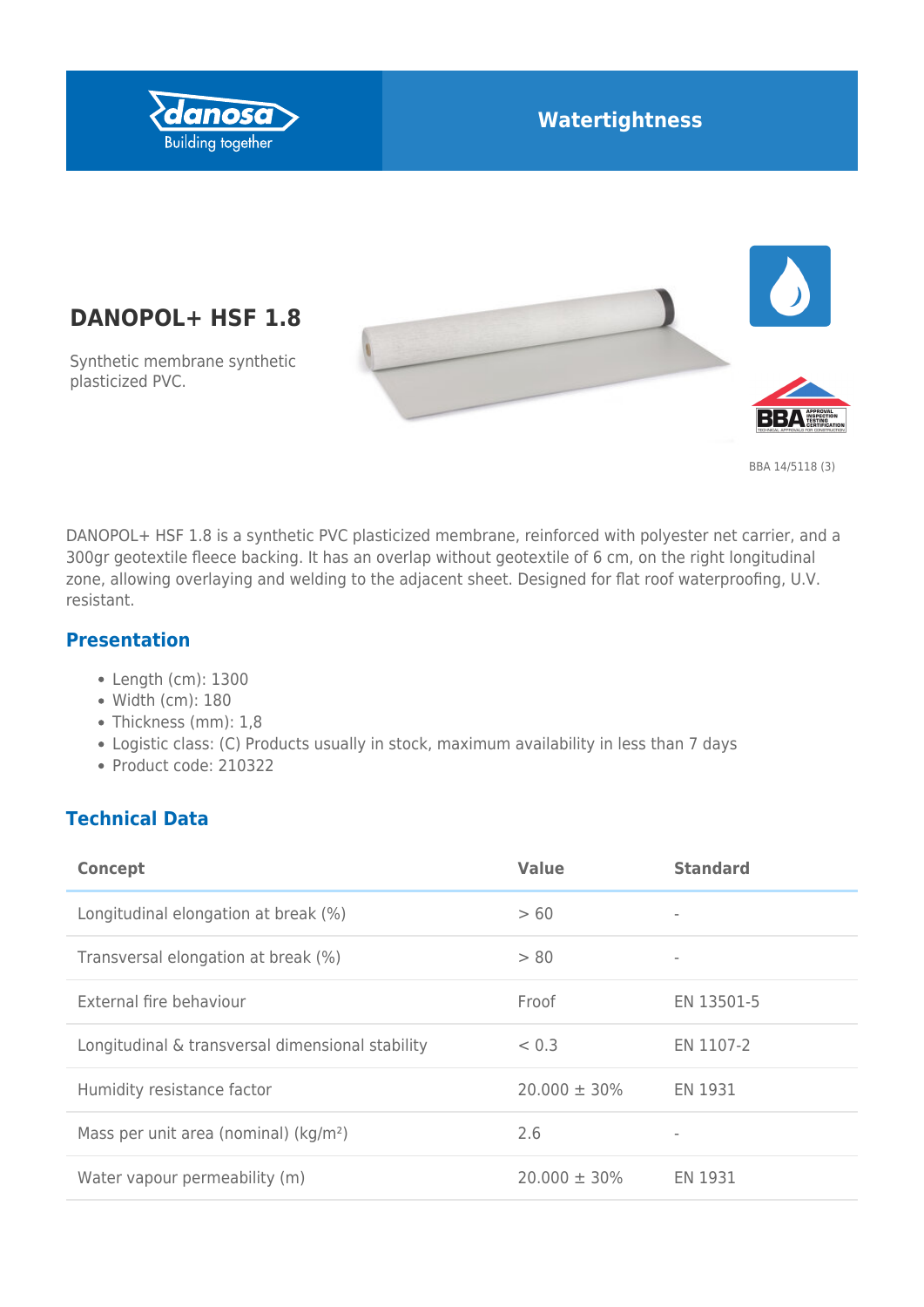| <b>Concept</b>                                      | <b>Value</b>     | <b>Standard</b>     |
|-----------------------------------------------------|------------------|---------------------|
| Flexibility at low temperature $(°C)$               | $< -30$          | EN 495-5            |
| Reaction to fire                                    | E                | EN 13501-1          |
| Resistance to static loading (kg)                   | >60              | EN 12730 Método B   |
| Resistance to root penetration                      | Pasa             | EN 13948            |
| Longitudinal & transversal tensile strength (N/5cm) | $>1600/$ $>1400$ | EN 12311-2 Método A |
| Longitudinal resistance to tearing (nail shank) (N) | > 500            |                     |
| Transversal resistance to tearing (nail shank) (N)  | > 500            |                     |
| Overlaps resistance (Shear of overlaps) (N/50mm)    | >1300            | EN 12317-2          |
| Overlaps resistance (Peeling of overlap) (N/50mm)   | >400             | EN 12316-2          |
| Hazardous substances                                | <b>PND</b>       |                     |

# **Addtitional Technical Data**

| <b>Concept</b>                                    | <b>Value</b>       | <b>Standard</b>                           |
|---------------------------------------------------|--------------------|-------------------------------------------|
| Visible defects                                   | Pasa               | EN 1850-2                                 |
| Nominal minimum thickness                         | $1.8(-5\%; +10\%)$ | EN 1849-2                                 |
| Mass (kg/m <sup>2</sup> ) $\sim$ Standard         | EN 1849-2          | $\overline{\phantom{a}}$                  |
| Mass $(kg/m2)$                                    | $2.6(-5\%; +10\%)$ | $\overline{\phantom{a}}$                  |
| Loss of elongation at break (UV 5000 h)           | < 10 < 10          | EN 1297, EN 12311-2EN 1297,<br>EN 12311-2 |
| Loss of plasticizers (mass change at 30 days) (%) | < 4.5              | <b>EN ISO 177</b>                         |
| Flatness (mm)                                     | < 10               | EN 1848-2                                 |
| Straightness (mm)                                 | < 50               | EN 1848-2                                 |
| Hail resistance (soft Support) (m/s)              | 50                 |                                           |
| Hail resistance (hard support) (m/s)              | 28                 | EN 13583-2012                             |

#### **Environmental Information**

**Concept Value Standard** Recycled content afterword the consumer (%) NDP -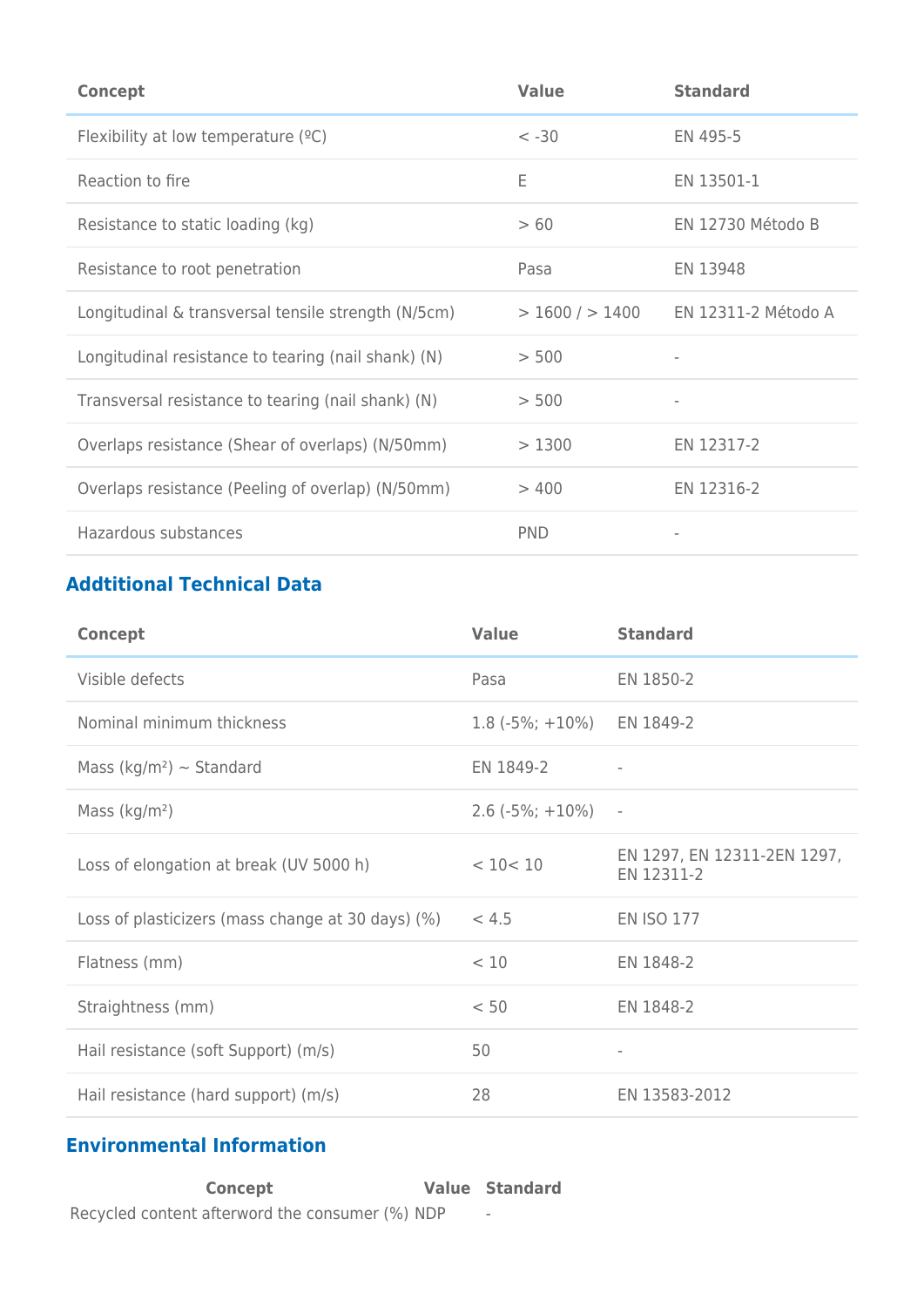Recycled content before the consumer (%) NDP Manufactured in Fontanar -

#### **Standards and Certification**

- In accordance with the UNE-EN 13491 standard on Geosynthetic Barriers. Requirements for use as fluid sealing membranes in tunnel and underground construction.
- In accordance with the UNE-EN 104416 standard for synthetic materials. Roof waterproofing systems made with waterproofing membranes formed with flexible synthetic sheets. Instructions, control, use and maintenance.
- In accordance with the UNE-EN 13361 standard for geosynthetic barriers. Requirements for use in the construction of reservoirs and dams.
- In accordance with the UNE-EN 13362 standard on Geosynthetic Barriers. Requirements for use in canal construction.
- In accordance with the UNE-EN 13956 standard for flexible sheets for waterproofing. Plastic and rubber sheets for waterproofing roofs.
- Conforms to UNE-EN 13967 of plastic and rubber anti-capillary sheets, including plastic and rubber sheets used for sealing buried structures.
- It complies with the requirements of the Technical Building Code (CTE).
- Complies with CE marking requirements.
- It has an Environmental Declaration of Product DAP No. S-P-00691.
- ETE 10/0054 "DANOPOL HS FM".

#### **Scope**

- Channel waterproofing (EN 13362).
- Waterproofing of deck-type roofs with mechanical fastening systems, tertiary or industrial buildings (EN 13956).
- Waterproofing of reservoirs and dams (EN 13361).
- Waterproofing against fluids in the construction of tunnels and underground structures (EN 13491).

### **Advantages & Benefits**

- Good absorption of structural movements.
- High tensile strength.
- High resistance to piercing.
- Easy soldering by hot air or THF solvent.
- Great elasticity.
- High resistance to tearing.
- Allows for adaptation to any type of geometry.
- UV resistant.
- System bonded to the support by a projected adhesive.

#### **Support**

- Tiles
- Concrete
- Mortar
- Insulation panels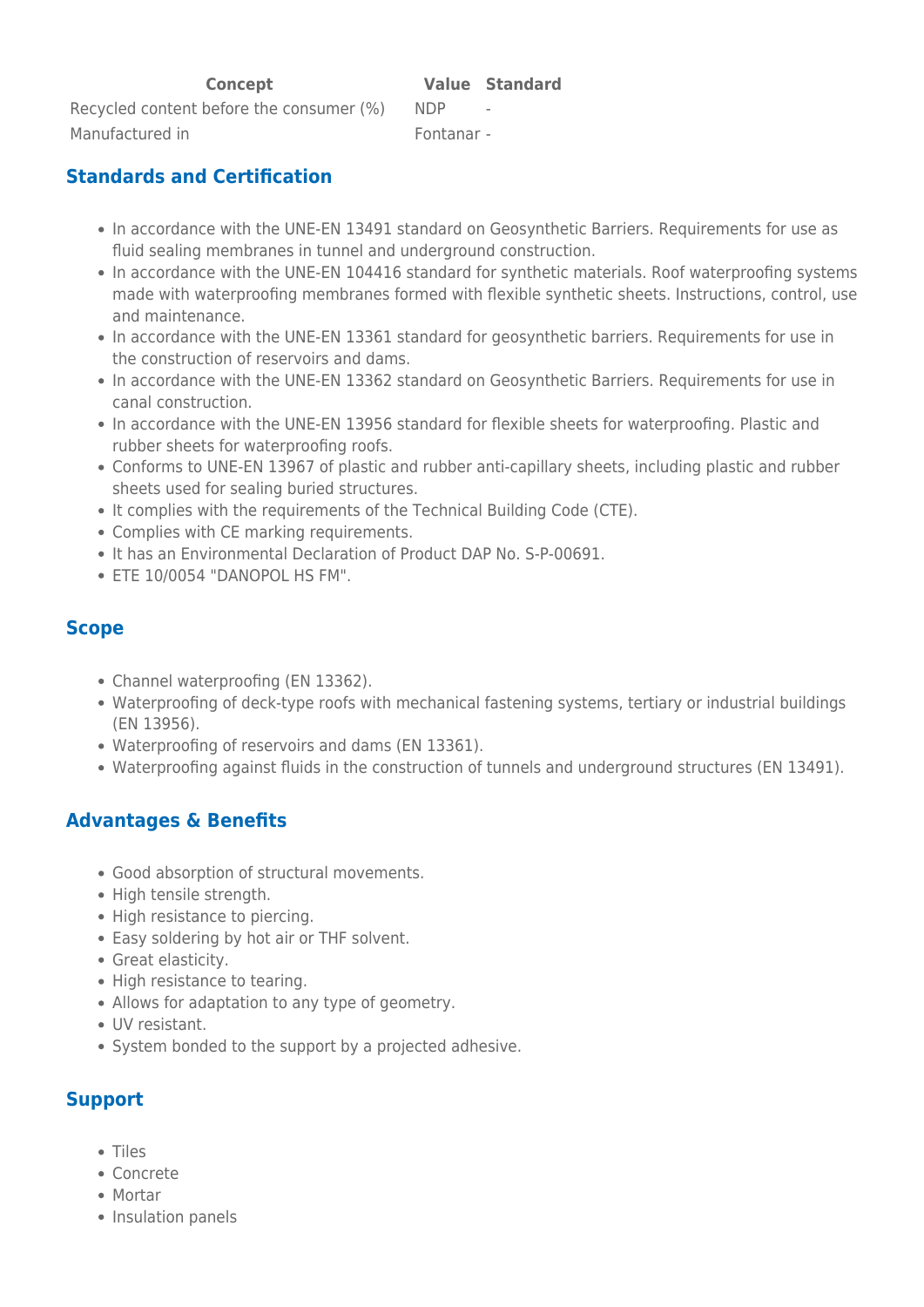Wooden supports

#### **Instruction for Use**

Preparation of the substrate:

- The surface of the base substrate shall be resistant, uniform, smooth, clean, dry and free of foreign bodies. In the case of thermal insulation, the boards must be adhered to the substrate using DANOTHERM with a gap of no more than 1 mm between boards.
- Before spreading the waterproofing membrane, apply DANOBOND adhesive to the entire surface of the horizontal substrate or insulation board, and mount the film on the vertical surface without the need for adhesive.
- The membrane must extend a minimum of 20 cm above the surface of the screed on the vertical surface.
- The joint between the profile fixed to the facing and the masonry facing is always sealed with an elastic, rot-proof mastic.

Singular points:

- Where the roof meets vertical faces and elements that pass through the membrane, the membrane must rise at least 20 cm above the level of the finished roof, or higher, if necessary, so that the upper edge of the membrane is always above the maximum foreseeable water level on the roof.
- When the height of the parapet does not exceed 20 cm, or there is no perimeter parapet, the delivery to these parapets or edges of the slab, can be made by means of a laminated sheet profile in the form of an angle, C-laminated profile (angle with drip cap) that hangs on the outside of the facing in the form of a drip cap. This profile shall be fixed to the facing by its horizontal flange, which shall be wider than 6 cm, by means of anchors located at a distance of less than 20 cm from each other. The membrane shall be welded to the laminated sheet metal profile in such a way that the head of the screws is hidden.

Laying of the waterproofing membrane:

- The membrane shall be laid adhered either on the substrate or on the previously fixed thermal insulation, perpendicular to the line of maximum slope of the roof. The roll of the next row is laid out, welding the overlap. The sheets shall be laid in such a way that no transverse overlap of each row is aligned with any of those of the adjoining rows.
- The joint between sheets shall be made either by thermoplastic welding with a hot-air welder or by using a chemical agent THF (tetrahydrofuran). The overlaps shall be at least 5 cm. and the welding of the lower sheet with the upper one shall be at least 4 cm. In the case of thermoplastic welding, immediately after welding, the joint shall be pressed with a roller, thus ensuring a homogeneous joint. To check the joints, a physical check shall be made using a blunt metal needle (with a rounded tip with a radius between 1mm and 3mm), passing it along the edge of the joint.
- No more than three sheets shall be joined at a single point.
- In T-joints (three sheets intersecting at one point), the bottom sheet shall be chamfered to prevent capillary leakage or be reworked with the hot air welder.
- The apex of the angle formed by the transverse and longitudinal edges of the upper part shall be cut in the form of a curve.
- For the transverse overlapping of sheets and if profiles are to be attached to the sheet, they shall be covered by welding 21cm DANOPOL HS 1.5 COVERSTRIP strips in the same colour.

#### **Handling, storage and preservation**

- The product must be stored in a dry place protected from rain, sun, heat and low temperatures.
- This product is not toxic or flammable.